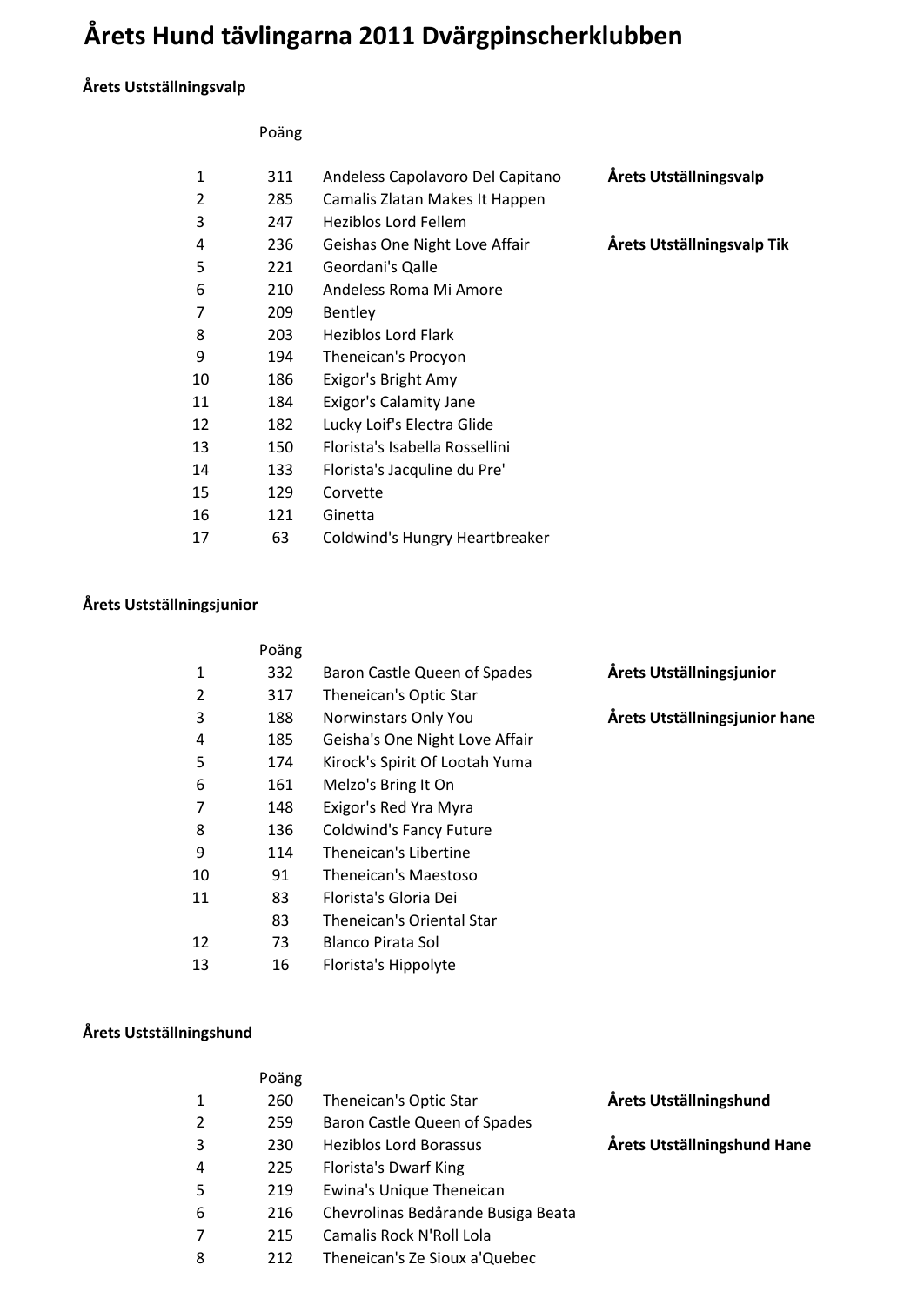| 9  | 197 | Multatuli Prince Theneican        |
|----|-----|-----------------------------------|
| 10 | 192 | Melzo's Bring It On               |
| 11 | 191 | A'Dreams Black Waldina            |
| 12 | 179 | Coldwind's Faitfull Fortuna       |
| 13 | 175 | Geisha's Laurent-Perrier          |
| 14 | 168 | Exigor's Red Yra Myra             |
| 15 | 166 | Exigor's Black Olympia Star       |
| 16 | 163 | Exigor's Red Rakelmirakel         |
| 17 | 161 | <b>Coldwind's Calwin Cromwell</b> |
| 18 | 160 | <b>Coldwind's Fancy Future</b>    |
| 19 | 157 | Theneican's Vildros               |
| 20 | 141 | Blanco Pirata Esmeralda           |
| 21 | 136 | <b>Blanco Pirata Karat</b>        |
| 22 | 134 | Exigor's Last Legend              |
| 23 | 129 | Impala dance Party                |
| 24 | 126 | <b>Blanco Pirata Oris</b>         |
| 25 | 114 | Theneican's Libertine             |
|    | 114 | Unico Perritos Eros In Black      |
| 26 | 93  | <b>Blanco Pirata Gringo</b>       |
|    | 93  | Florista's Gloria Dei             |
| 27 | 83  | <b>Theneican's Oriental Star</b>  |
| 28 | 81  | Theneican's Maestoso              |
| 29 | 71  | <b>Blanco Pirata Kato</b>         |
| 30 | 66  | <b>Exigor's Red Pascal</b>        |
| 31 | 61  | <b>Blanco Pirata Qassandra</b>    |
| 32 | 47  | <b>Exigor's Red Vasco</b>         |
|    |     |                                   |

## **Årets Ustställningsveteran**

|   | Poäng |                               |                               |
|---|-------|-------------------------------|-------------------------------|
|   | 322   | Theneican's Ze Sioux a'Quebec | Årets Utställningsveteran     |
|   | 246   | Exigor's Rakelmirakel         | Årets Utställningsveteran Tik |
| 3 | 154   | Exigor's Last Legend          |                               |
| 4 | 123   | <b>Exigor's Omar Optimal</b>  |                               |

#### **Årets Lydnadshund**

| Poäng |                              |                        |
|-------|------------------------------|------------------------|
| 16    | Biguet-Bisous                | Årets Lydnadshund      |
| 13.   | Camalis Perfect Miss Cayenne |                        |
| 2.5   | Blanco Pirata Karat          | Årets Lydnadshund Hane |
|       |                              |                        |

## **Årets Allroundhund**

|   | Poäng |                                     |                         |
|---|-------|-------------------------------------|-------------------------|
| 1 | 51    | <b>Camalis Perfect Miss Cayenne</b> | Årets Allroundhund      |
| 2 | 42    | Little King's Mallou Made For You   |                         |
| 3 | 36    | Coldwind's Faithfull Fortuna        |                         |
| 4 | 24    | Camalis Use To It                   | Årets Allroundhund Hane |
| 5 | 23    | Impala Maverick                     |                         |
| 6 | 22    | <b>Coldwind's Fantastic Fashion</b> |                         |
|   | 22    | Exigor's Red Nitro Glycerin         |                         |
| 7 | 19    | Baron Castle Queen of Spades        |                         |
| 8 | 15    | Irocz Ambitiösa Orchidee            |                         |
| ٩ | 13    | <b>Blanco Pirata Karat</b>          |                         |
|   |       |                                     |                         |